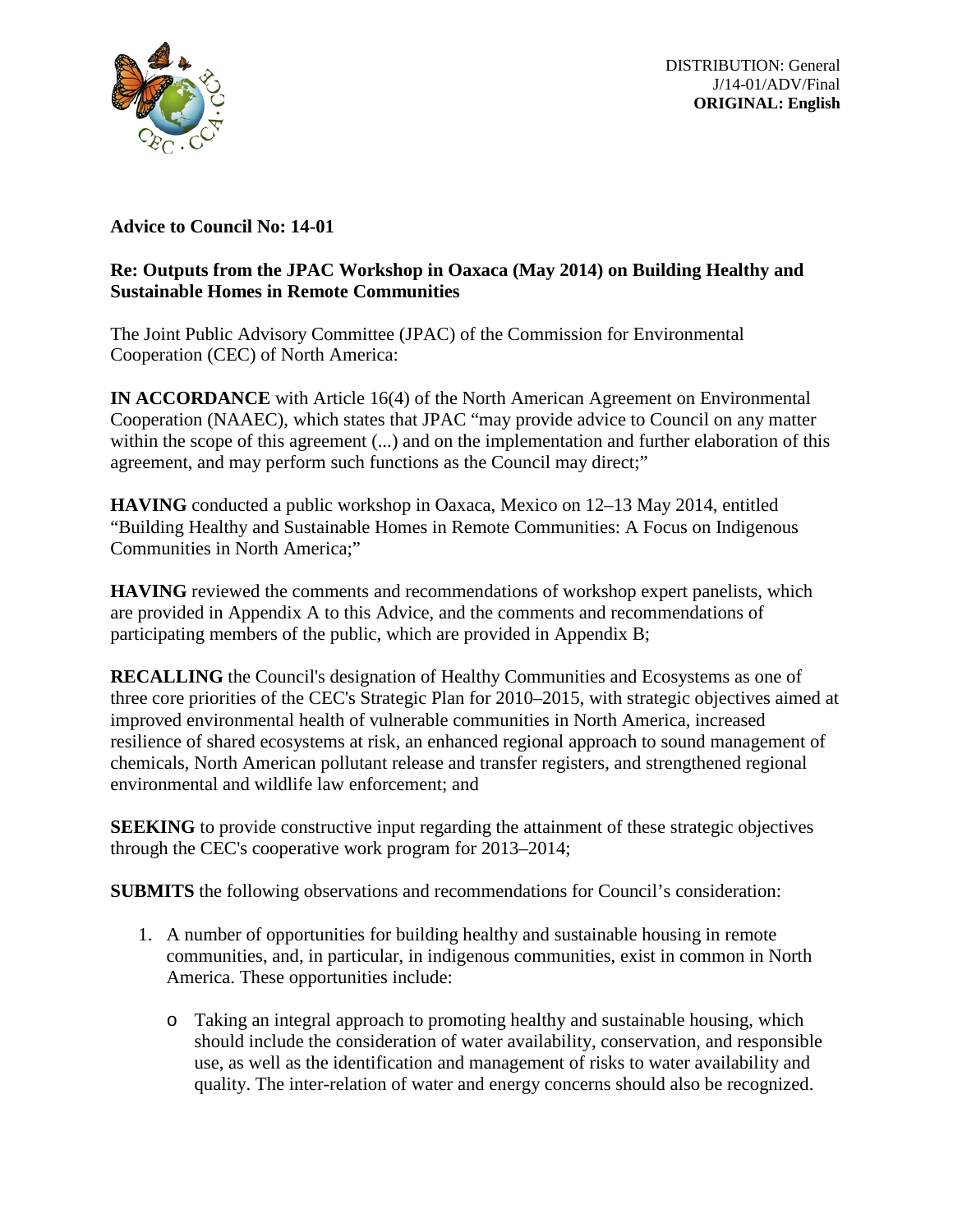- o Addressing misperceptions about the relative costs and benefits of investing in energy-conserving building methods, materials, and technologies when financing and building affordable housing. Understanding that the substantial long-term benefits of these investments often outweigh increased short-term construction costs can promote informed decisions to invest in conservation and sustainable housing;
- o Promoting greater awareness among relevant public authorities and constituencies about the importance and long-term value of sustainable and energy-conserving building methods, materials, and technologies that can and should be deployed in the context of affordable housing;
- o Encouraging greater coordination at a regional level to strengthen existing networks and to promote greater understanding of, information about, and technology sharing for, sustainable and energy-conserving building methods, materials, and technologies in North America; and
- o Recognizing that climate change has brought about, and will increasingly call for, the need for adaptation efforts. Some effects of climate change are forecast to be so severe that they may force the relocation of entire communities, with a particular impact on tribal and indigenous communities. It is important that relevant agencies in our three countries have the capacity to support relocation of affected communities where necessary due to the impact of climate change, and it is recommended that a legal framework for helping these communities adapt to climate change be developed. In the event of an eventual relocation, to the extent possible, the framework should address how to relocate in a manner that respects the group's cultural values and needs.
- 2. The two-year 2013–2014 CEC Operational Plan has yielded progress in elucidating the opportunities noted above and offering advice to the NAAEC Parties for pursuing them.
- 3. The public dialogue on these issues held in Oaxaca, referenced above, has helped to advance broader public awareness of these opportunities and to clarify expert advice as well as civil society insights regarding how best to pursue these opportunities and overcome obstacles.
- 4. We would respectfully recommend that the CEC continue its work on:
	- a. Advancing a more integrated concept of sustainable housing. This could include, for example, supporting regional strategies for outreach, incentives, and financing to promote green building, as well as strategies for exchanging technologies and best practices for sustainable production, use, and disposal of construction materials.
	- b. Emphasizing the substantial long-term savings that investments in energy- and water-efficient housing can bring relative to initial costs through:
		- i. Supplying public authorities and constituencies with relevant information; and
		- ii. Providing opportunities for relevant actors to build and strengthen networks throughout North America.